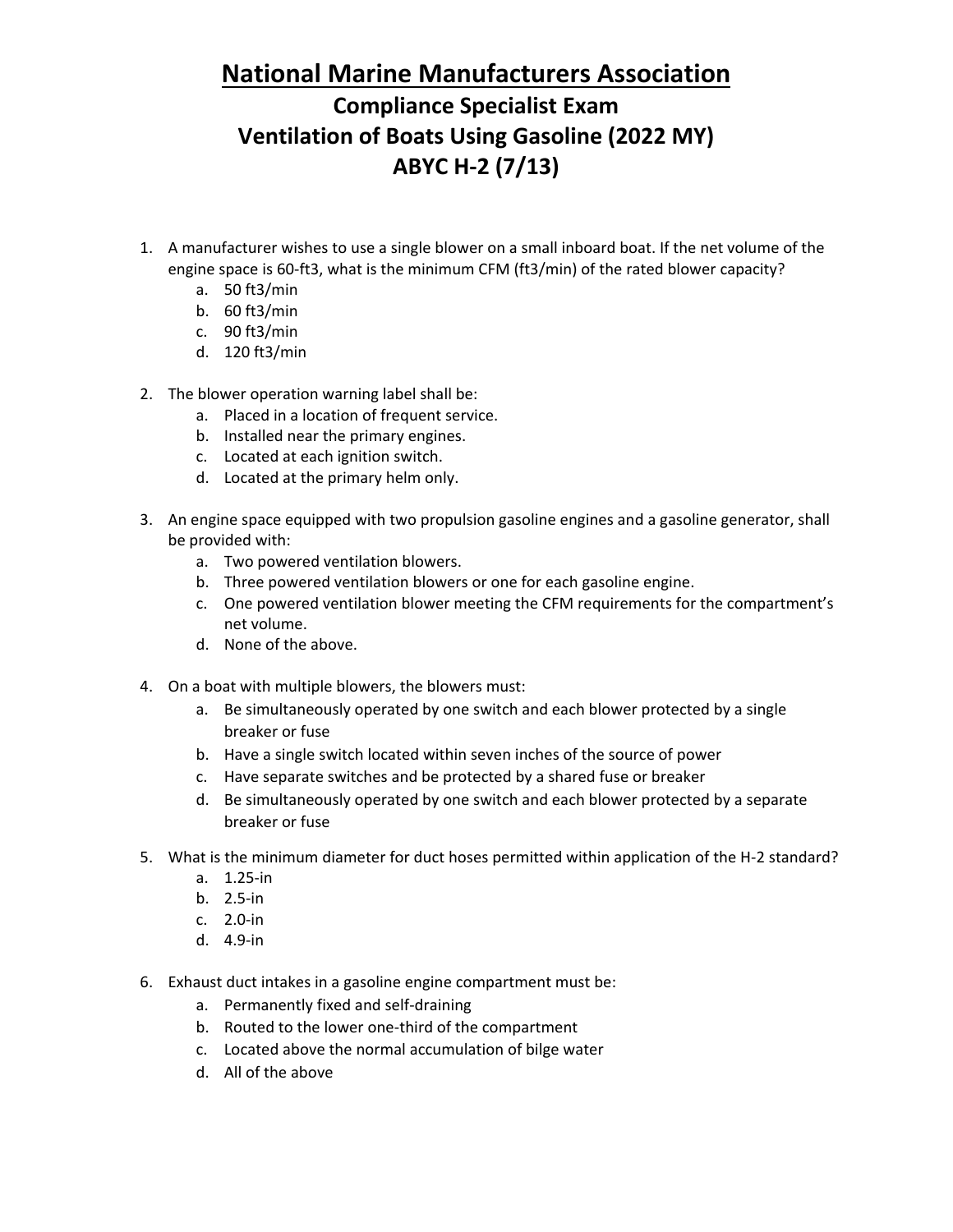## **National Marine Manufacturers Association Compliance Specialist Exam Ventilation of Boats Using Gasoline (2022 MY) ABYC H-2 (7/13)**

- 7. A compartment is open to the atmosphere if:
	- a. The compartment is in communication with a weatherdeck.
	- b. The compartment has at least 15 square inches of net open area directly exposed to the atmosphere for each cubic foot of net compartment volume.
	- c. The compartment has less than one cubic foot of net volume.
	- d. None of the above.
- 8. If the space under an outboard motor well is large enough for a six gallon portable fuel tank but is not intended for such use:
	- a. A "no ventilation is provided" warning label shall be installed.
	- b. The space shall be redesigned to prevent tank storage
	- c. A natural ventilation system shall be installed
	- d. A note shall be made in the owner's manual
- 9. If a space is to be considered open to the atmosphere and has a length to width ratio greater than 1:5, it should have:
	- a. An opening only in the bottom of the compartment.
	- b. Have only one end of the compartment open in order to limit the circulation of vapors.
	- c. Openings at both ends of the compartment.
	- d. None of the above
- 10. Natural ventilation shall be provided for all of the following except:
	- a. A compartment with a metallic fuel tank on an outboard powered boat
	- b. A compartment containing a "Low CO" gasoline generator
	- c. A designated compartment for a portable gasoline tank that vents into the compartment
	- d. A compartment with a gasoline propulsion engine
- 11. The required separation between external ventilation openings and fuel fills and fuel vents is 15". The correct way to measure this is from the opening of the vent scoop to the fuel fitting.
	- a. True
	- b. False
- 12. If a compartment has a net volume of 335 cubic feet, what is the minimum aggregate crosssectional area required for the ducts?
	- a. 21-in2 for the exhaust and 21-in2 for the intake ducts
	- b. 10.5-in2 for the exhaust and 10.5-in2 for the intake ducts
	- c. 10.5-in2 for the exhaust and 21-in2 for the intake ducts
	- d. 21-in2 for the exhaust and 10.5-in2 for the intake ducts